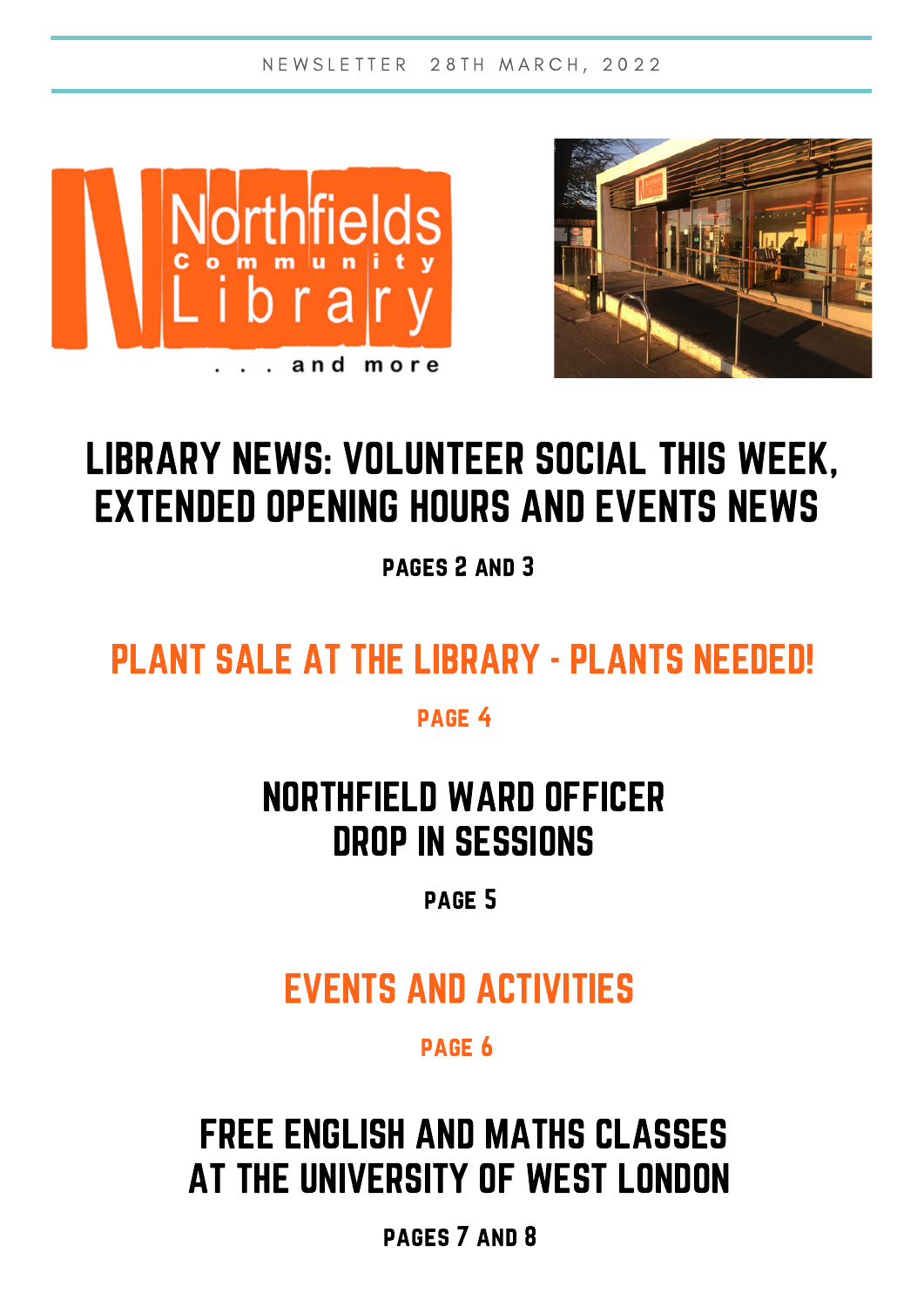# LIBRARY NEWS

### **NORTHFIELDS COMMUNITY LIBRARY CURRENT OPENING TIMES**

**Saturdays: 10:00am - 4:00pm Tuesdays: 10:00am - 7:00pm Wednesdays: 1:00pm to 4:00pm Thursdays: 10:00am - 1:00pm**

#### **HELLO TO ALL OUR VOLUNTEERS AND SUPPORTERS**

We're pleased to announce that from the week beginning 18th April we will be opening two new library sessions per week - on Wednesday mornings and Thursday afternoons. This means that the library will be open all day on four days a week.

On Wednesdays and Thursdays the library will be open until 5pm to cater for schoolchildren and their families and we will continue to offer the evening shift on Tuesdays, when the library closes at 7pm.

We're nearly at our target of opening for 30 hours a week!

Other good news - the much requested Rhyme Time sessions for babies and toddlers will resume after the Easter Break! As Covid numbers are still a concern and there are currently a number of volunteer absences, sadly we can't offer events over the school holidays. However we are planning activities for people of all ages, which will be advertised over the coming months.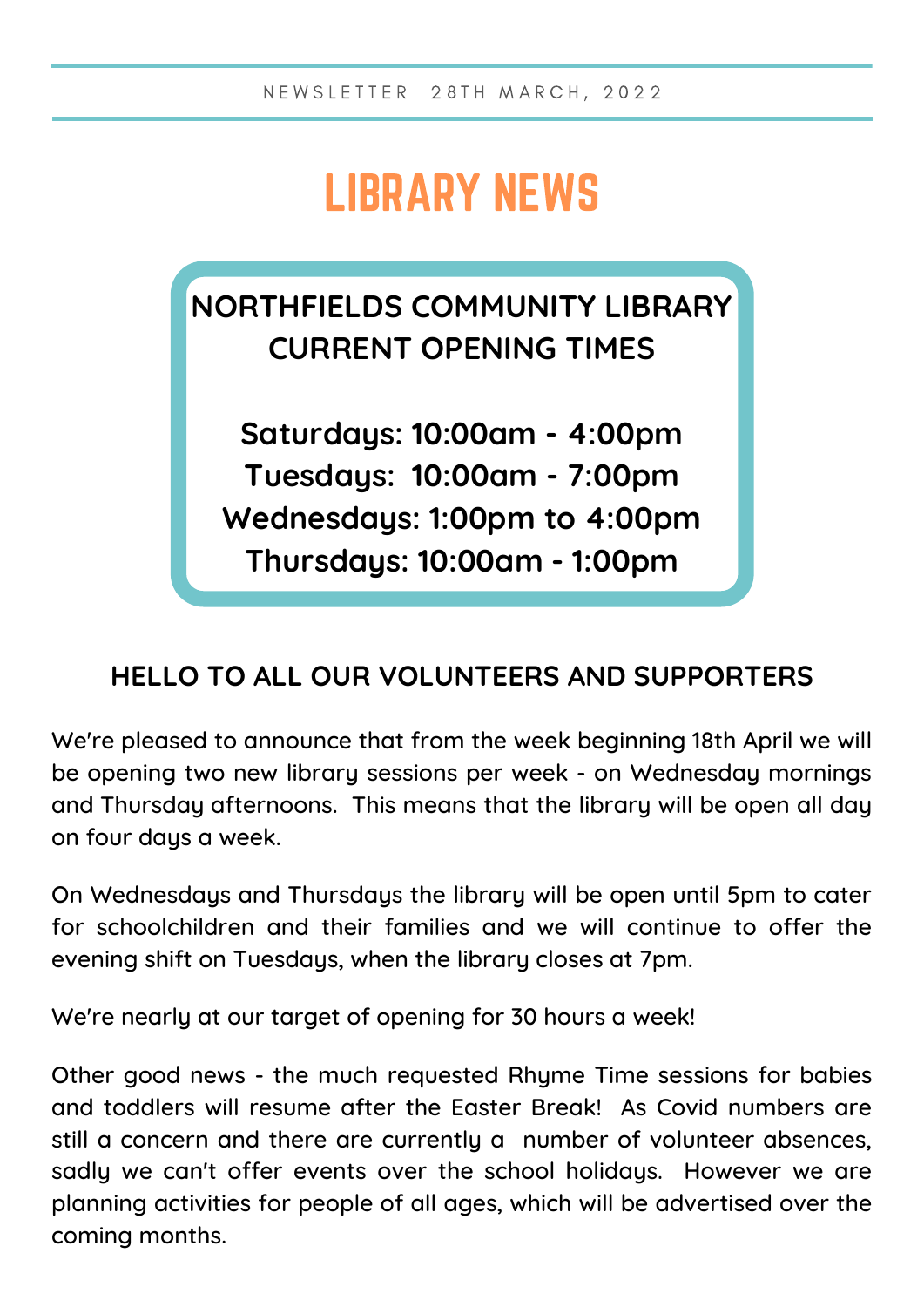## library news

### **VOLUNTEER SOCIAL 7-9pm, TUESDAY 29TH MARCH**

#### **There's still time to RSVP!**

All volunteers are invited to a social evening at the Library to thank them for all their hard work.

Come along to meet other volunteers over light refreshments, hear about what we've achieved together so far and what we plan to do next, and share your ideas about how you'd like to see our service to the community develop.

Please RSVP to [getintouchncl@outlook.com](mailto:getintouchncl@outlook.com)

And please wear your volunteer badge so we can put names to faces!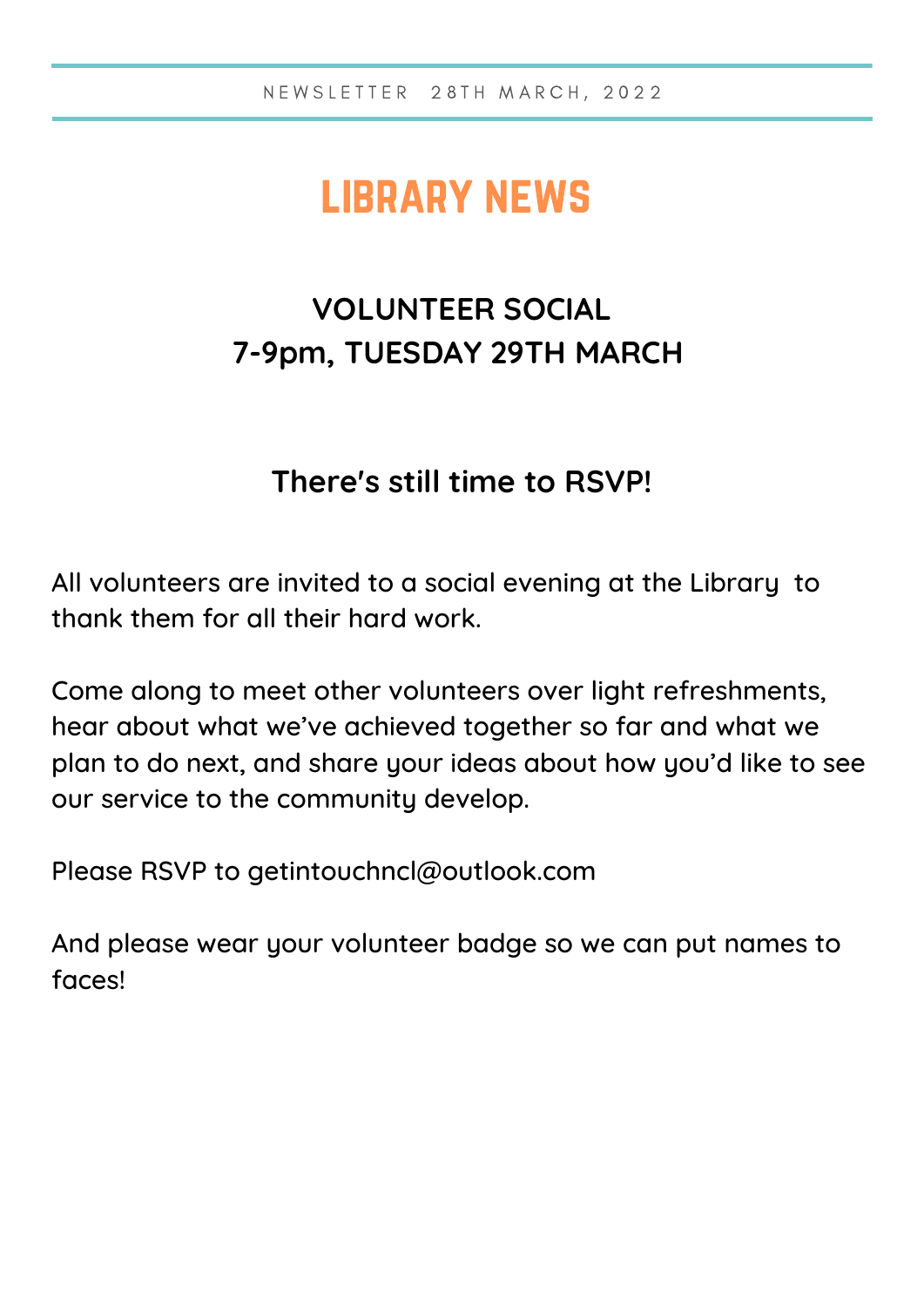# plant sale at the library 30th April



To all keen gardeners - there will be a tabletop plant sale at the Library on Saturday April 30th.

A big THANK YOU to Sonia Nisbet, who raised £300 for Library funds with her sale of plants last year. Some volunteers are already growing on their surplus seedlings or cuttings so that we can sell them.

Could you help by donating any extra plants you have grown to raise funds? If so, please email [getintouchncl@outlook.com](mailto:getintouchncl@outlook.com) to say roughly how many plants you might donate, and what they are?

**Please deliver any donated plants to the library on Friday 29th April between 5pm and 7pm.**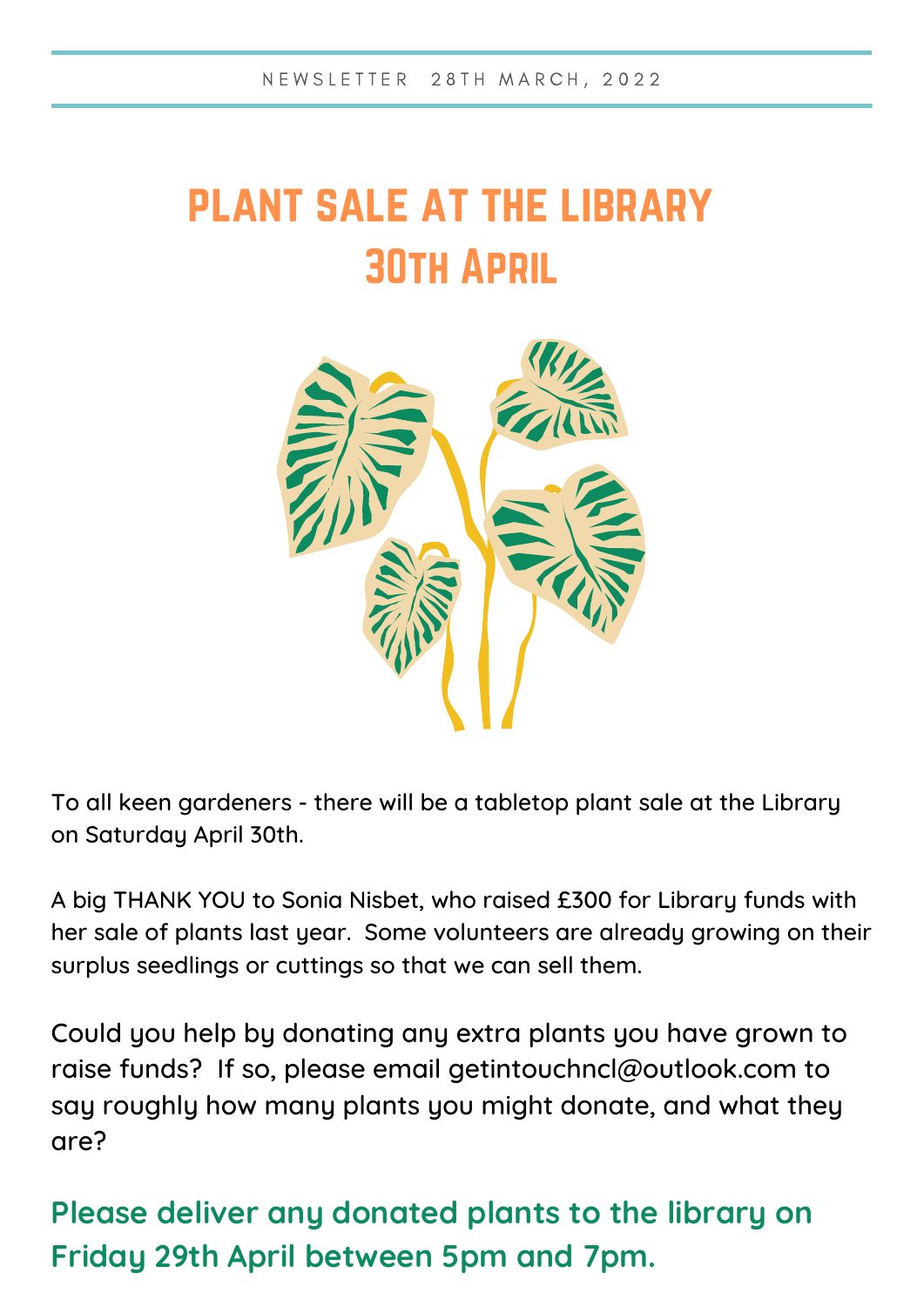# monthly drop in sessions with our northfield ward police officer

PC Lowles, our dedicated Northfield Ward Officer, held the first of his hourly drop in sessions at the library on 22nd March. His four visitors could be called "known suspects" they were three of our volunteers and Councillor David Millican!

PC Lowles aims to attend monthly from now on, although the days of his sessions may vary to fit in with his shift rota. We will advertise them as widely as possible to make residents aware of the opportunity to meet him and raise any issues or concerns.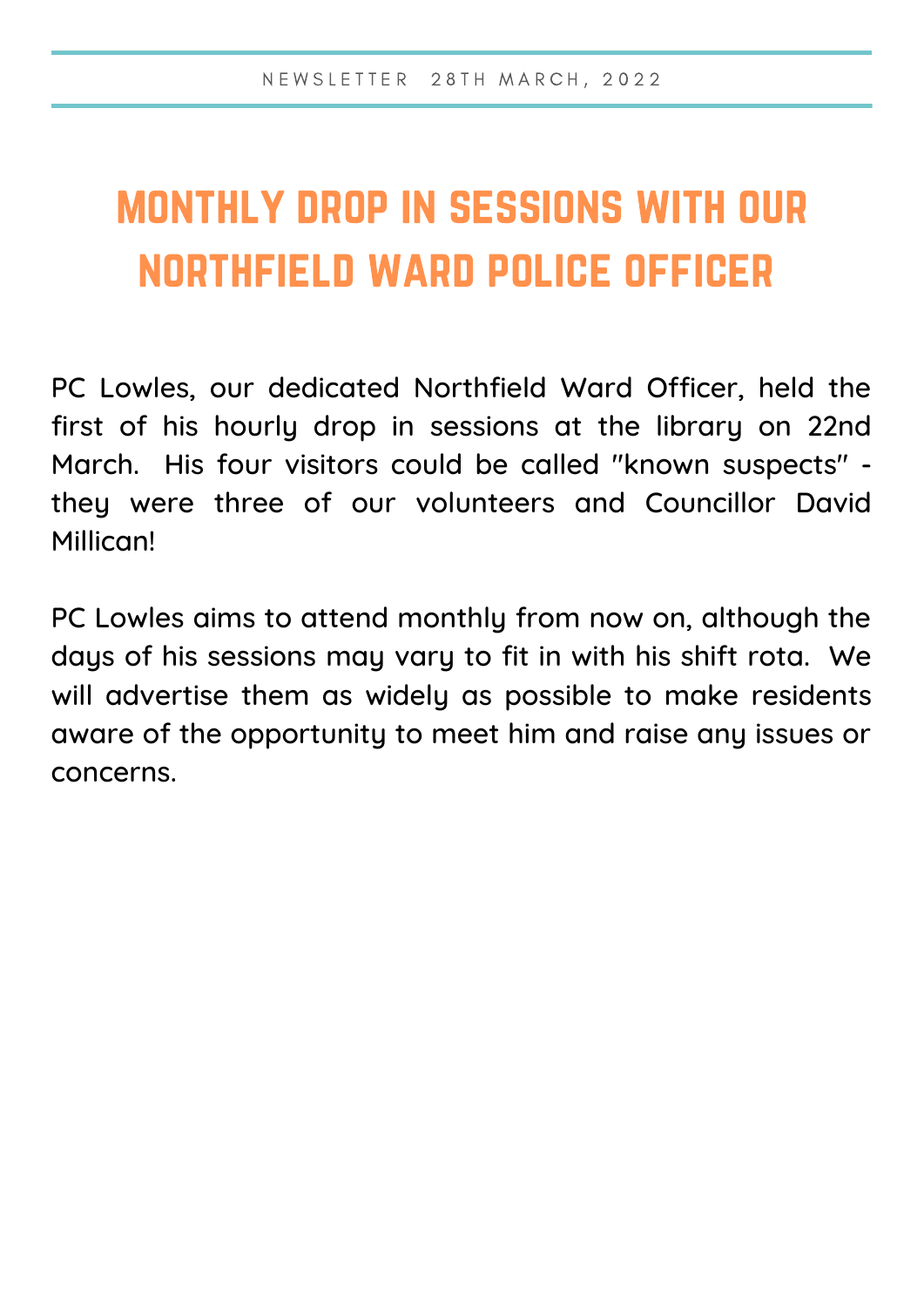## library events and activities

#### rhyme time sessions return to the library!

We will be offering two weekly Rhyme Time sessions from week beginning 25th April. Parents and carers of babies and toddlers have been requesting these for some time and we're delighted to be able to to hold them for the first time since we opened as a Community Library.

Sessions will take place on Wednesday mornings and Thursday afternoons full details in the next newsletter.

#### northfields community library book club next meeting: Tuesday 12th April, 2022

The Book Club meets once a month on Tuesday evenings, sometimes on Zoom and sometimes as a face to face meeting. We read a mixture of fiction and non-fiction titles. Club members can choose to read either book - or both! The chosen books for the next meeting are:

- Fiction: The Promise by Damon Galgut (Booker Prize Winner 2021)
- Non Fiction: Manifesto by Bernadine Evaristo

New members are always welcome. If you would like to join us please email getintouchncl@outlook.com with the heading Book Club.

### upcoming events and activities

Dedicated Storytime sessions for children will be advertised shortly, to start after the Easter break, along with other activities for people of all ages.

**Do let us know if you have any particular interests you would like to share with a group, or if you would like to lead an activity - we'd love to hear from you!**

**Email getintouchncl@outlook.com to let us know.**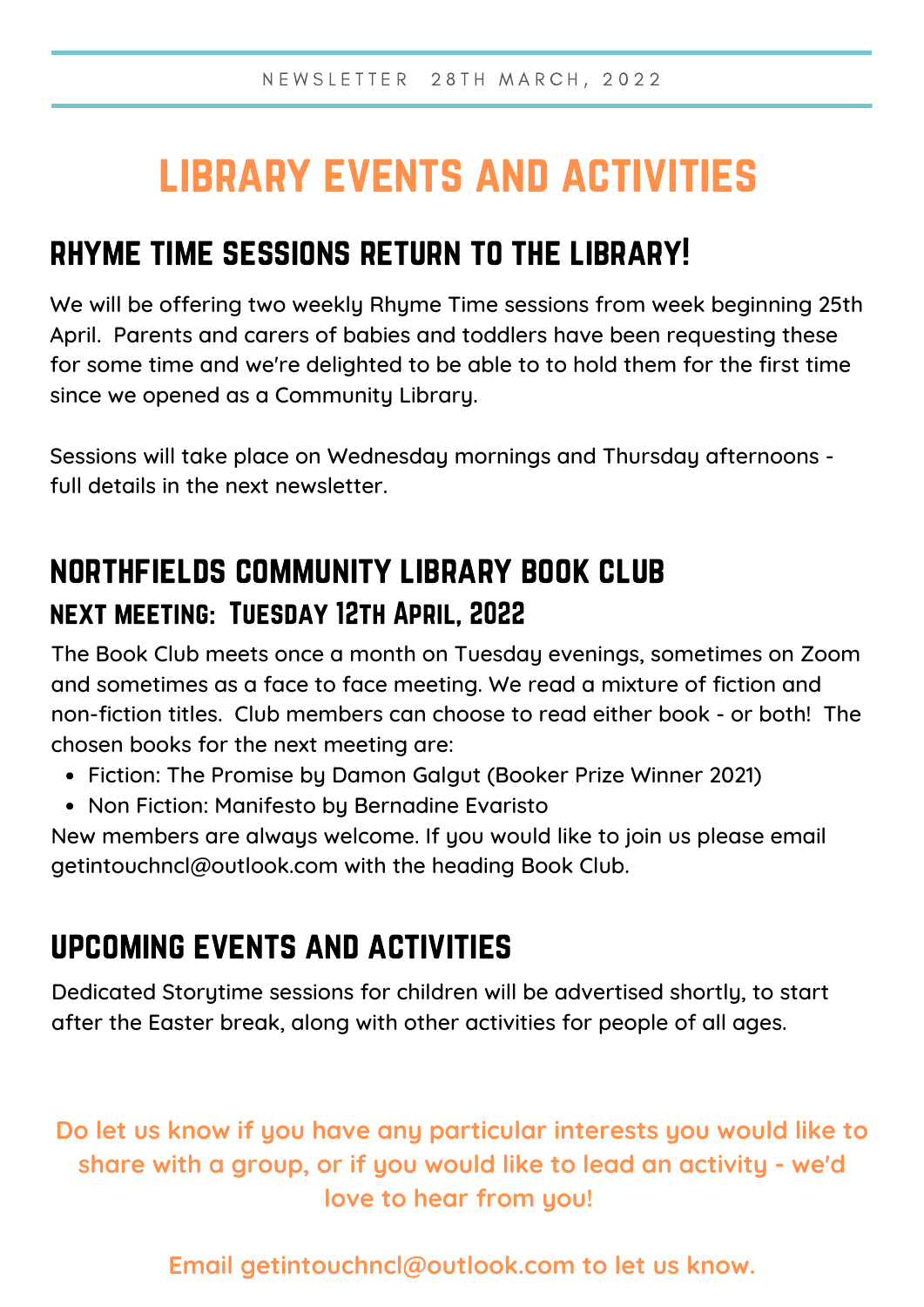# please pass on to anyone you know who might benefit from this offer



## Open the door to new career possibilities with our FREE courses in **Maths and English**

Our Functional Skills Level 2 courses Head over to in Maths and English give you the equivalent of a grade C/4 at GCSE and are completely free! \*

www.uwl.ac.uk/functionalskills to find out more and apply.

\*Applicants must meet our eligibility requirements to be accepted onto these courses. See www.uwl.ac.uk/functionalskills for full details.



Continued overleaf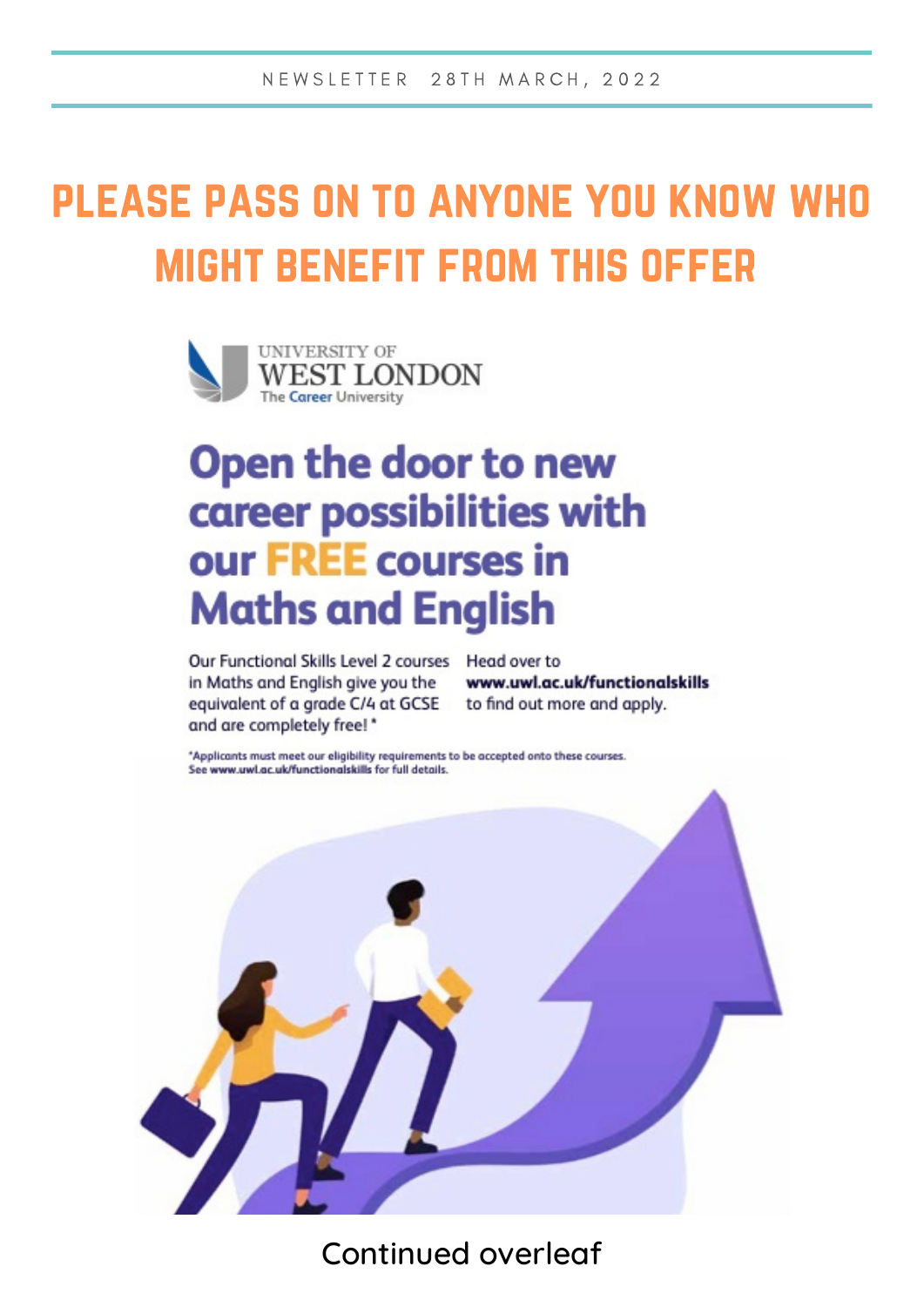# please pass on to anyone you know who might benefit from this offer

(continued from previous page)

Do you have a GCSE in Maths and **English? How many times have you** heard this question when applying for a job or a university course?

Not having the minimum requirements in Maths and English can be a frustrating FREE! You won't have to pay a thing." barrier to achieving your ambitions. But here's where we can help.

Our Functional Skills Level 2 courses in Maths and English give you the equivalent of a grade C /4 at GCSE and can help open doors to new possibilities. We offer free Level 1 courses too if you need to build up to Level 2.

And best of all - they're completely

So, whether you're returning to work after a break, trying to secure a promotion, or looking to study a degree at university - Functional Skills in Maths and English can help you to stand out from the crowd.

#### **Interested in our free Maths and English courses?** Here's what to do next...

- Check you meet the courses' eligibility requirements  $1.$
- $2.$ Register your interest at www.uwl.ac.uk/functionalskills

It's that simple

#### **Eligibility Requirements**

#### To be eligible for our free Functional Skills courses, you need to:

- Have been aged 19 or above on 31 August 2021
- Live in London
- Be a citizen of the UK or an EEA (European Economic Area) country
- Have lived in the UK or an EEA country for the past 3 years

\*Applicants must meet our eligibility requirements to be accepted onto our free Functional Skills courses. Applicants may be asked to complete a free lower level Functional Skills course before completing Level 2. This will be based on the outcomes of a short pre-assessment to establish current working levels.